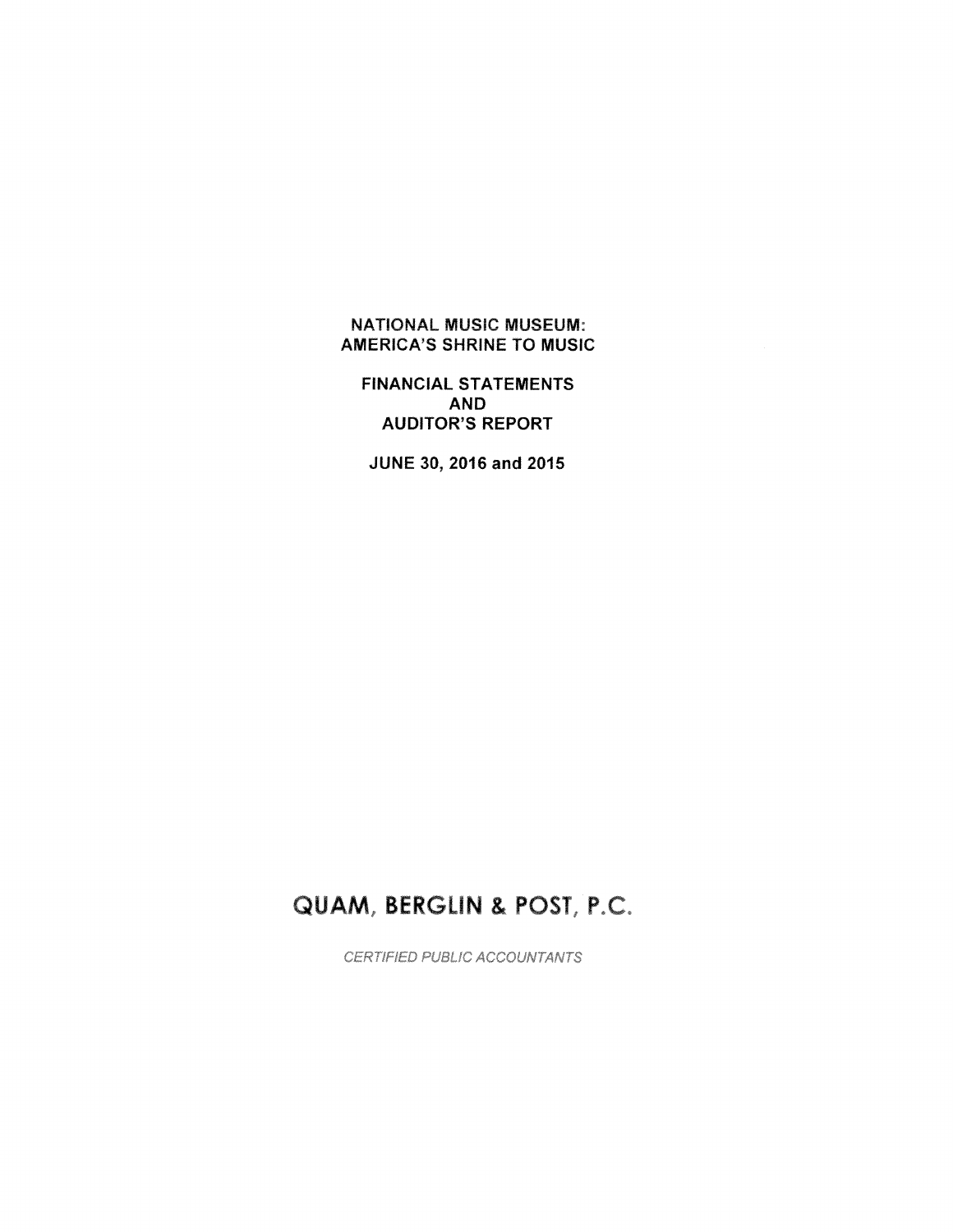#### NATIONAL MUSIC MUSEUM: AMERICA'S SHRINE TO MUSIC BOARD OF TRUSTEES **JUNE 30, 2016**

Tom Lillibridge **Scott Rav Lawrence** Gerald Gaul Joan C. Holter **Boyd Hopkins Richard A Cutler Claire Givens** Albert P. Hegyi Marlowe Sigal Juliet Everist Jo Wohlenberg Vincent DiMartino Van D. Fishback Brian Fischer **Jason Groves** Susan Haig Cindy Lillibridge Thomas Mace John P. Mahoney Kevin Muiderman **Larry Ness** John (Jack) Powell Kevin V. Schieffer Scott Schoenen Susanne L. Skvrm Joella Utlev Joseph A. Vinatieri Nathan (Nate) Welch Marifran Wohlenberg James W. Abbott Cleveland Johnson Steve Brown Larry Schou **Alan Bates Andrew Dipper** John W. Larson Joseph M. McFadden Andre Larson Janet Wanzek

Bonesteel. South Dakota Sioux Falis, South Dakota Grand Forks, North Dakota Vermillion, South Dakota Sioux Falls, South Dakota Sioux Falls, South Dakota Minneapolis, Minnesota Dakota Dunes, South Dakota Newton Centre, Massachusetts Sioux City, Iowa Olivet, South Dakota Danville, Kentucky Brookings, South Dakota Dover, New Hampshire Rapid City, South Dakota Summit, New Jersey Bonesteel, South Dakota Niwot, Colorado Tallahassee, Florida NE Thompson, North Dakota Yankton, South Dakota Vermillion, South Dakota Sioux Falls, South Dakota Sioux Falls, South Dakota Vermillion, South Dakota Spartanburg, South Carolina Whittier, California Vermillion. South Dakota Yankton, South Dakota Vermillion, South Dakota Vermillion, South Dakota Vermillion, South Dakota Vermillion, South Dakota West Grove, Pennsylvania Minneapolis, Minnesota Sun City, Arizona Houston, Texas Vermillion, South Dakota Fargo, North Dakota

Chair of the Board Vice Chair Secretary Treasurer Past Chair Chair, Development Chair, Nominating Member-at -large Chair, Collections Chair, Public Programming Chair, Finance

Ex officio member

Ex officio member Director Ex officio member Ex officio member Trustee Emeriti Honorary Trustee **Trustee Emeriti** Trustee Emeriti **Director Emeritus** Honorary Trustee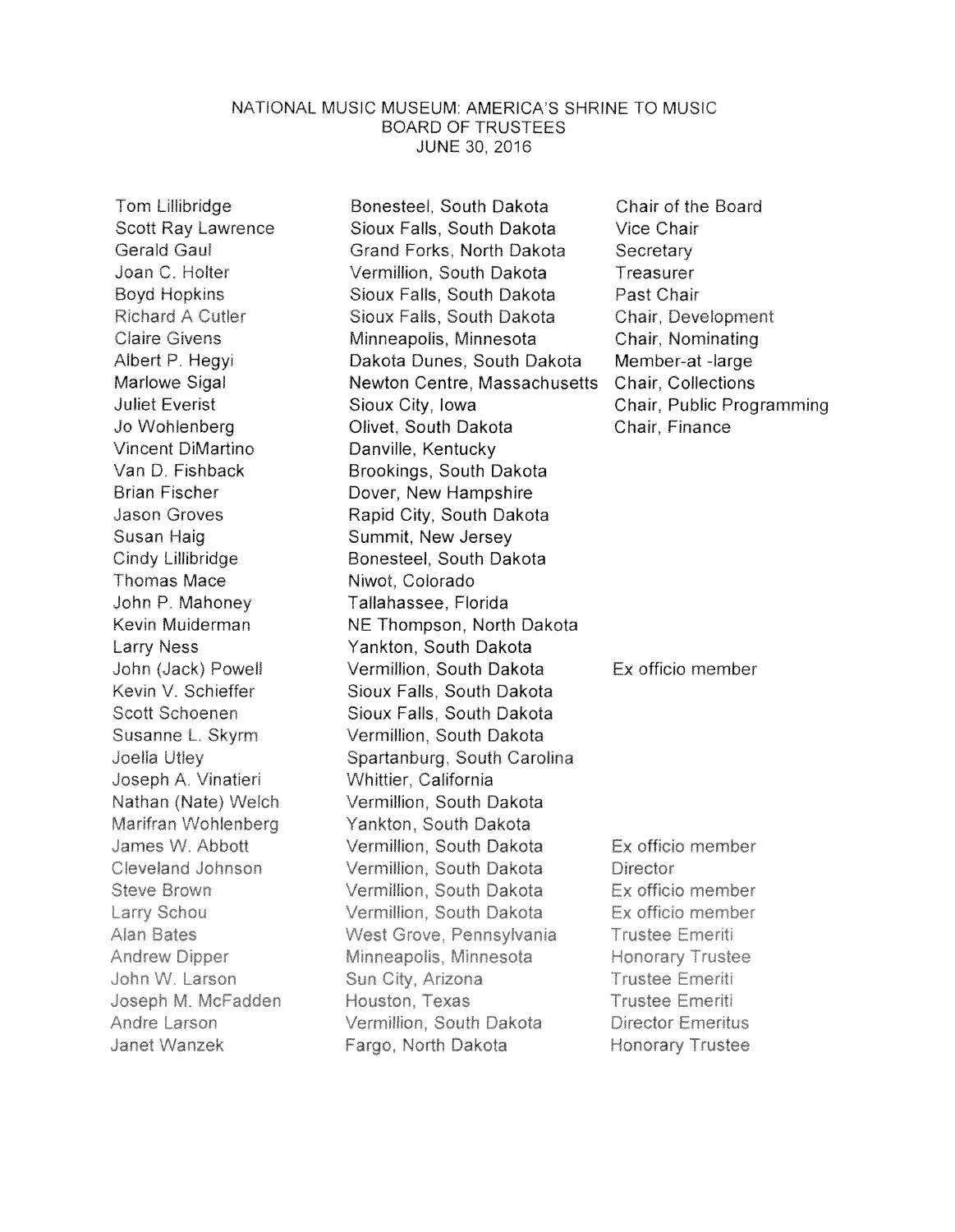# NATIONAL MUSIC MUSEUM: AMERICA'S SHRINE TO MUSIC TABLE OF CONTENTS

|                                          | Page |
|------------------------------------------|------|
| Independent Auditor's Report             | 1    |
| <b>Statement of Financial Position</b>   | 3    |
| <b>Statement of Activities</b>           | 4    |
| <b>Statement of Cash Flows</b>           | 5    |
| Notes to Financial Statements            | 6    |
| <b>Statement of Functional Expenses</b>  | 10   |
| <b>Schedules to Financial Statements</b> | 11   |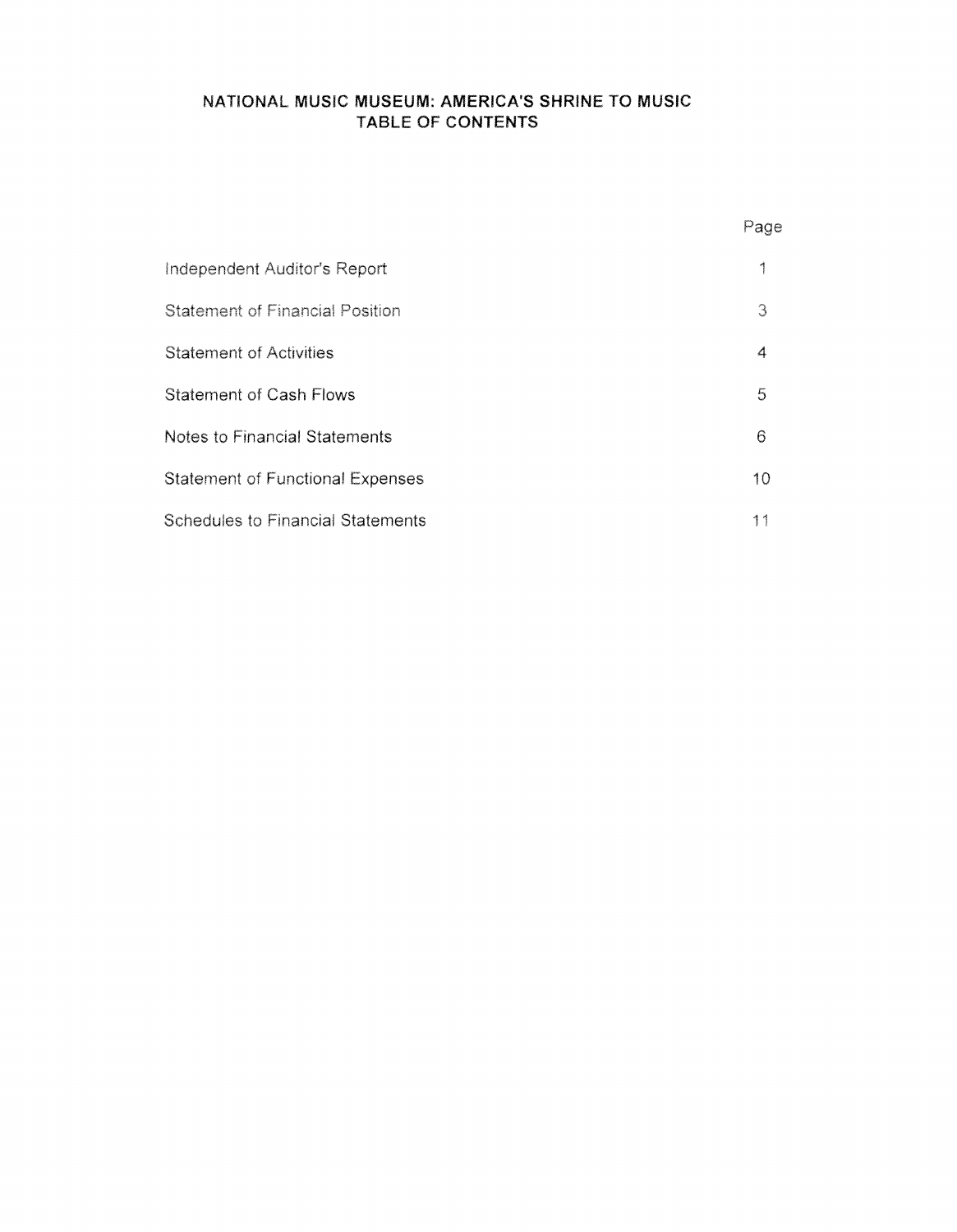**QUAM, BERGLIN & POST, P.C.** 

CERTIFIED PUBLIC ACCOUNTANTS 110 WEST MAIN  $-$  P.O. BOX 426 ELK POINT. SOUTH DAKOTA 57025

(605) 356-3374

## **INDEPENDENT AUDITOR'S REPORT**

The Board of Trustees of National Music Museum: America's Shrine to Music Vermillion, South Dakota

We have audited the accompanying financial statements of National Music Museum: America's Shrine to Music, (a nonprofit organization) which comprise the statements of financial position as of June 30, 2016 and 2015, and the related statements of activities, and cash flows for the year then ended, and the related notes to the financial statements.

## **Management's Responsibility for the Financial Statements**

Management is responsible for the preparation and fair presentation of these financial statements in accordance with principles generally accepted in the United States of America; this includes the design, implementation, and maintenance of internal control relevant to the preparation and fair presentation of financial statements that are free from material misstatement, whether due to fraud or error.

# **Auditor's Responsibility**

Our responsibility is to express an opinion on these financial statements based on our audits. We conducted our audits in accordance with auditing standards generally accepted in the United States of America. Those standards require that we plan and perform the audit to obtain reasonable assurance about whether the financial statements are free of material misstatement.

An audit involves performing procedures to obtain evidence about the amounts and disclosures in the financial statements. The procedures selected depend on the auditor's judgment, including the assessment of the risk of material misstatement of the financial statements, whether due to fraud or error. In making those risk assessments, the auditor considers internal control relevant to the organization's preparation and fair presentation of the financial statements in order to design audit procedures that are appropriate in the circumstances, but not for the purpose of expressing an opinion on the effectiveness of the organization's internal control. Accordingly, we express no such opinion. An audit also includes evaluating the appropriateness of accounting policies used and the reasonableness of significant accounting estimates made by management, as well as evaluating the overall presentation of the financial statements.

We believe that the audit evidence we have obtained is sufficient and appropriate to provide a basis for our audit opinion.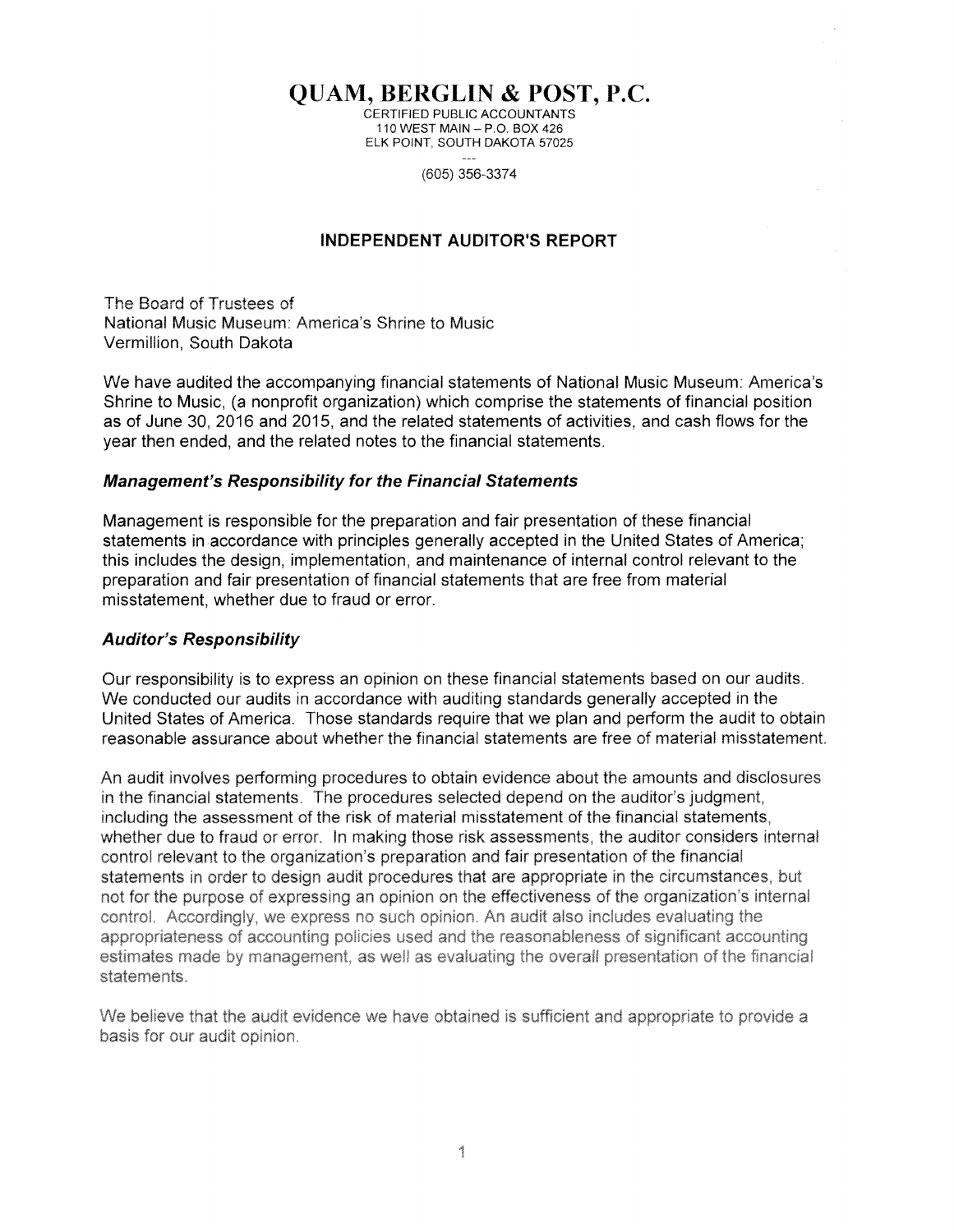# **Opinion**

In our opinion, the financial statements referred to above present fairly, in all material respects, the financial position of the National Music Museum: America's Shrine to Music, as of June 30, 2016, and the changes in its net assets and its cash flows for the year then ended in accordance with accounting principles generally accepted in the United States of America.

#### **Report on Summarized Comparative Information**

We have previously audited National Music Museum's 2015 financial statements, and our report dated October 6, 2015, expressed an unmodified opinion on those audited financial statements. In our opinion, the summarized comparative information presented herein as of and for the year ended June 30, 2015, is consistent, in all material respects, with the audited financial statements from which it has been derived.

## **Supplemental Information**

Our audit was conducted for the purpose of forming an opinion on the basic financial statements of the National Music Museum: America's Shrine to Music, taken as a whole. The accompanying Schedule of Functional Expenses and Schedules 1 through 6 of the supplemental information listed in the Table of Contents, are presented for purposes of additional analysis and are not a required part of the basic financial statements. Such information is the responsibility of management and was derived from and relates directly to the underlying accounting and other records used to prepare the financial statements. The information has been subjected to the auditing procedures applied in the audit of the basic financial statements and, certain additional procedures, including comparing and reconciling such information directly to the underlying accounting and other records used to prepare the financial statements or to the financial statements themselves, and other additional procedures in accordance with auditing standards generally accepted in the United States of America. In our opinion, the information is fairly stated in all material respects in relation to the financial statements taken as a whole.

Ouam, Benfin + Post P.C.

Quam, Berglin & Post, P.C. Elk Point, SD

May 10, 2017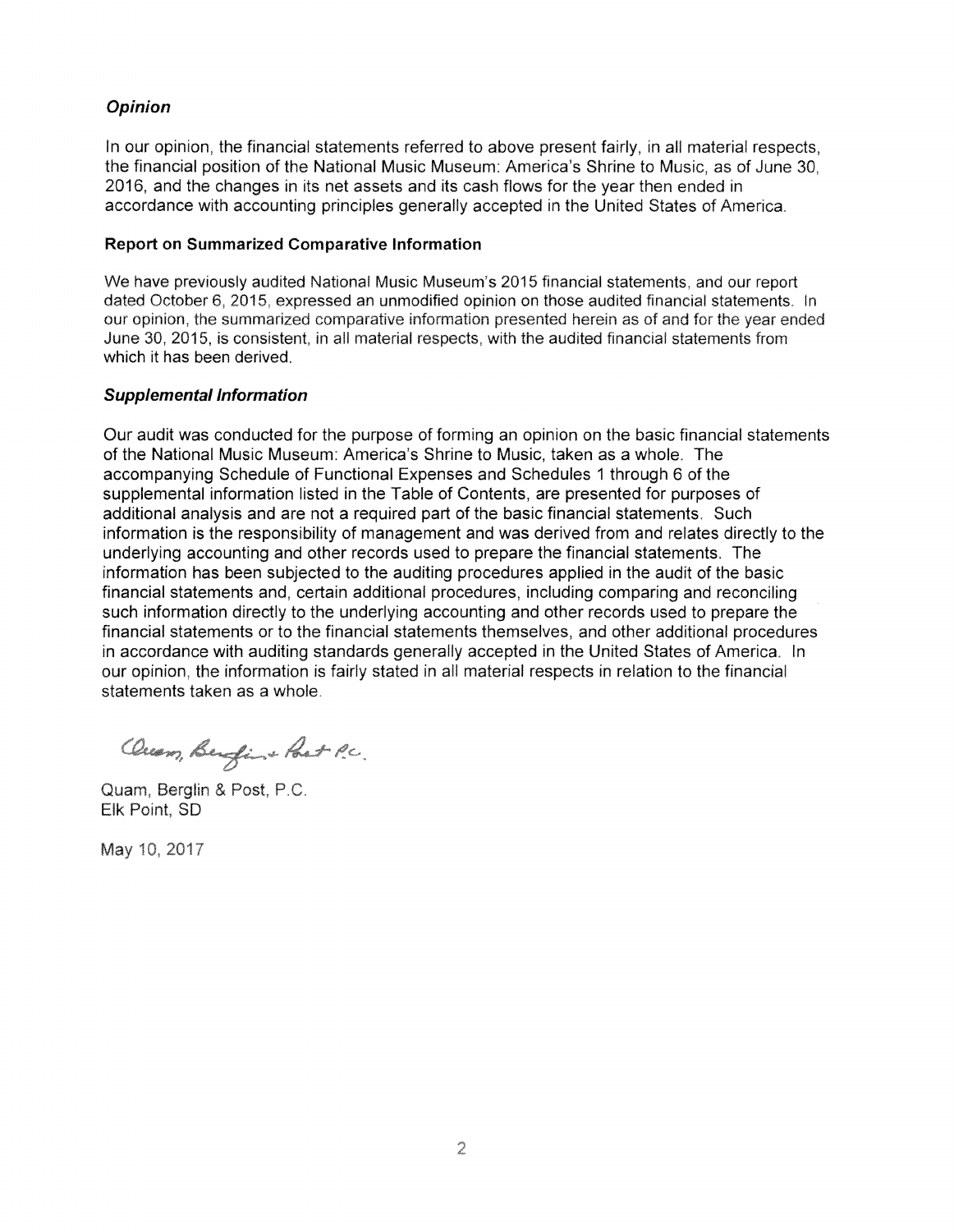# **NATIONAL MUSIC MUSEUM: AMERICA'S SHRINE TO MUSIC STATEMENT OF FINANCIAL POSITION JUNE 30,**

 $\overline{\phantom{a}}$ 

|                                         | 2016             | 2015             |
|-----------------------------------------|------------------|------------------|
| <b>ASSETS:</b><br><b>Current Assets</b> |                  |                  |
| Operating Cash & Cash Equivalents       | \$<br>250,724.02 | \$<br>189,974.40 |
| Contributions Receivable, Current       | 23,960.00        | 23,960.00        |
| <b>Accounts Receivable</b>              | 10,977.05        | 10,142.53        |
| Inventories                             | 46,784.40        | 140,032.03       |
| <b>Prepaid Expense</b>                  | 19,337.06        | 8,941.11         |
| <b>Total Current Assets</b>             | 351,782.53       | 373,050.07       |
| <b>Capital Assets</b>                   |                  |                  |
| Property & Equipment, net               | 82,396.66        | 100,301.73       |
| <b>Total Capital Assets</b>             | 82,396.66        | 100,301.73       |
| <b>Other Assets</b>                     |                  |                  |
| Investments                             |                  | 201,664.51       |
| <b>Reserve Investments</b>              | 6,109,099.04     | 6,450,882.39     |
| <b>Total Other Assets</b>               | 6,109,099.04     | 6,652,546.90     |
| <b>TOTAL ASSETS</b>                     | \$6,543,278.23   | \$7,125,898.70   |
| <b>LIABILITIES AND NET ASSETS:</b>      |                  |                  |
| <b>Accounts Payable</b>                 | \$<br>2,344.64   | \$<br>2,776.65   |
| Salaries Payable                        | 120.20           | 120.20           |
| <b>Accrued Leave Payable</b>            | 39,956.79        | 39,116.81        |
| <b>TOTAL LIABILITIES</b>                | 42,421.63        | 42,013.66        |
| <b>NET ASSETS</b>                       |                  |                  |
| Unrestricted                            | 2,099,369.46     | 2,471,399.83     |
| Temporarily Restricted (Schedule 1)     | 634,026.23       | 624,800.44       |
| Permanently Restricted (Schedule 2)     | 3,767,460.91     | 3,987,684.77     |
| <b>TOTAL NET ASSETS</b>                 | 6,500,856.60     | 7,083,885.04     |
| TOTAL LIABILITIES AND NET ASSETS        | \$6,543,278.23   | \$7,125,898.70   |

The attached notes are an integral part of these financial statements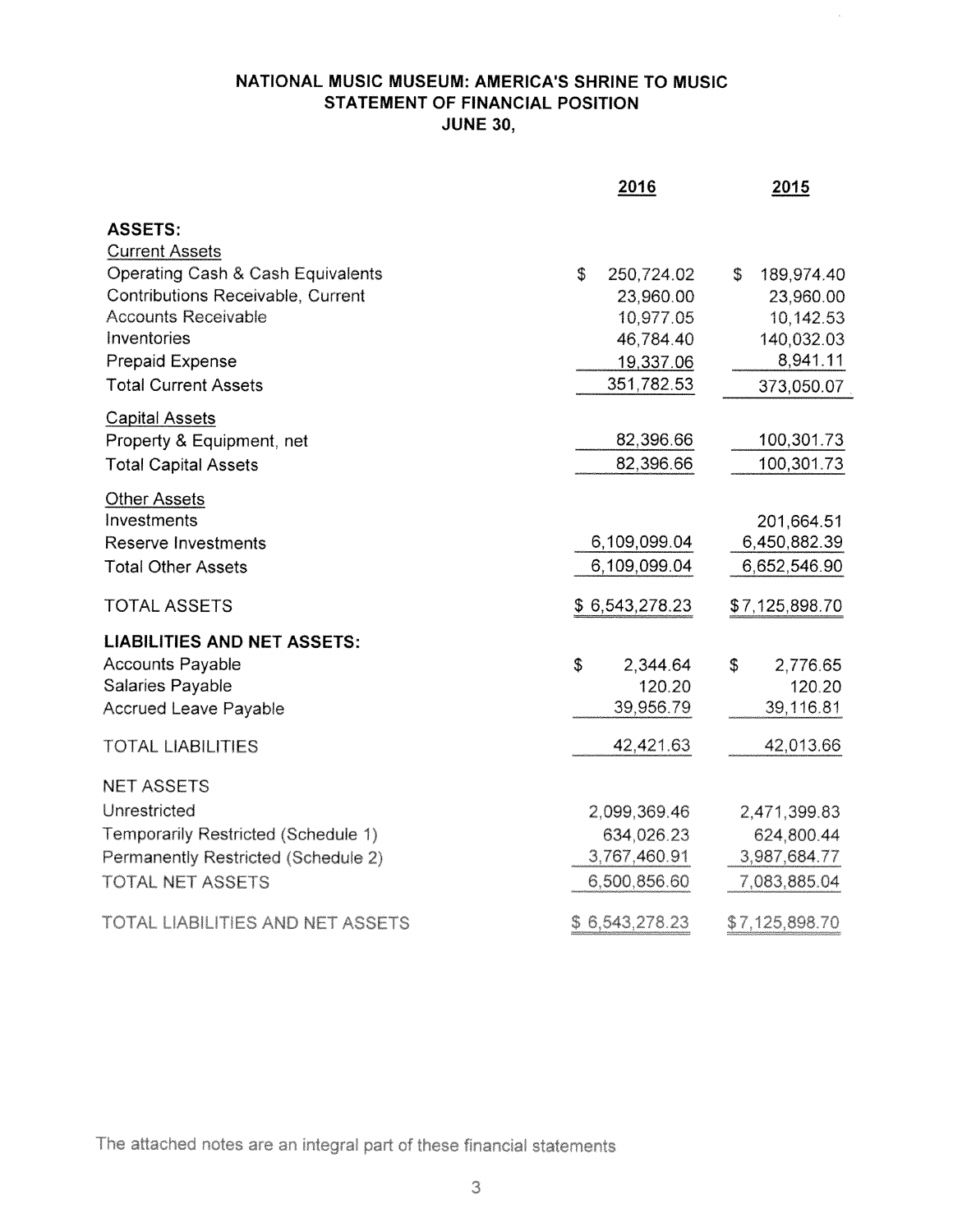# **NATIONAL MUSIC MUSEUM: AMERICA'S SHRINE TO MUSIC STATEMENT OF ACTIVITIES FOR THE YEAR ENDED**

|                                                                          |                 |                    | June 30, 2016     |                  | June 30, 2015   |
|--------------------------------------------------------------------------|-----------------|--------------------|-------------------|------------------|-----------------|
|                                                                          |                 | <b>Temporarily</b> | Permanently       |                  |                 |
|                                                                          | Unrestricted    | <b>Restricted</b>  | <b>Restricted</b> | <b>TOTAL</b>     | <b>TOTAL</b>    |
| Support:                                                                 |                 |                    |                   |                  |                 |
| Memberships                                                              | \$<br>39,343.30 | $\mathfrak{S}$     | \$                | \$.<br>39,343.30 | 46,333.24<br>\$ |
| <b>General Cash Contributions</b>                                        | 370,811.22      |                    |                   | 370,811.22       | 147,091.20      |
| <b>Corporate Contributions</b>                                           | 10,740.00       | 27,045.81          |                   | 37,785.81        | 884,712.91      |
| Contributions-noncash (Schedule 3)                                       |                 | 19,675.00          |                   | 19,675.00        | 119,507.07      |
| Grants & Other Support (Schedule 4)                                      | 37,206.40       | 594,842.06         |                   | 632,048.46       | 646,255.60      |
| Revenue:                                                                 |                 |                    |                   |                  |                 |
| Investment Income (Schedule 5)                                           |                 | 2,523.67           | 117,830.64        | 120,354.31       | 94,894.62       |
| <b>Public Programming</b>                                                | 648.41          |                    |                   | 648.41           | 234.56          |
| <b>Research Services</b>                                                 |                 |                    |                   |                  | 450.00          |
|                                                                          | 78,379.09       | (3,608.69)         |                   | 74,770.40        | 16,047.98       |
| Other Revenue (Schedule 6)                                               |                 |                    |                   |                  |                 |
| <b>Total Support and Revenue</b>                                         | 537,128.42      | 640,477.85         | 117,830.64        | 1,295,436.91     | 1,955,527.18    |
| Net Assets Added to/(Released from)                                      |                 |                    |                   |                  |                 |
| Restrictions                                                             | 708,802.06      | (536, 363.40)      | (172, 438.66)     |                  |                 |
|                                                                          |                 |                    |                   |                  |                 |
| <b>Total Support and Revenue after</b><br><b>Restriction Adjustments</b> | 1,245,930.48    | 104,114.45         | (54,608.02)       | 1,295,436.91     | 1,955,527.18    |
|                                                                          |                 |                    |                   |                  |                 |
| <b>Expenses:</b>                                                         |                 |                    |                   |                  |                 |
| Program Services                                                         | 901,526.09      |                    |                   | 901,526.09       | 996,503.57      |
| <b>Supporting Services:</b>                                              |                 |                    |                   |                  |                 |
| Management and General                                                   | 568,711.35      |                    |                   | 568,711.35       | 416,278.79      |
| <b>Fund Raising</b>                                                      | 132,860.89      |                    |                   | 132,860.89       | 31,445.53       |
| <b>Total Expenses</b>                                                    | 1,603,098.33    |                    |                   | 1,603,098.33     | 1,444,227.89    |
|                                                                          |                 |                    |                   |                  |                 |
| Excess Revenue Over/(Under) Expense                                      | (357, 167.85)   | 104,114.45         | (54,608.02)       | (307, 661.42)    | 511,299.29      |
|                                                                          |                 |                    |                   |                  |                 |
| <b>Capital Additions:</b>                                                |                 |                    |                   |                  |                 |
| Acquistion of contributed musical                                        |                 |                    |                   |                  |                 |
| instruments, books and music                                             |                 | (19,675.00)        |                   | (19,675.00)      | (119, 507.07)   |
| Acquisitions of musical                                                  |                 |                    |                   |                  |                 |
| instruments, books, and music                                            | (15, 362.52)    |                    |                   | (15, 362.52)     | (52, 521.16)    |
| Net unrealized investment gain (loss) -                                  |                 |                    |                   |                  |                 |
| market fluctuation                                                       | 500.00          |                    | (165, 615.84)     | (165, 115.84)    | 99,592.04       |
| <b>Total Capital Additions</b>                                           | (14, 862.52)    | (19,675.00)        | (165, 615.84)     | (200, 153.36)    | (72, 436.19)    |
|                                                                          |                 |                    |                   |                  |                 |
| Excess(deficiency) of support and revenue                                |                 |                    |                   |                  |                 |
| over expenses after capital additions                                    | (372,030.37)    | 84,439.45          | (220, 223.86)     | (507, 814.78)    | 438,863.10      |
|                                                                          |                 |                    |                   |                  |                 |
| Net Assets, Beginning of year                                            | 2,471,399.83    | 624,800.44         | 3,987,684.77      | 7,083,885.04     | 6,645,021.94    |
|                                                                          |                 |                    |                   |                  |                 |
| <b>Prior Period Adjustment</b>                                           |                 | (75, 213.66)       |                   | (75, 213.66)     |                 |
|                                                                          |                 |                    |                   |                  |                 |
| Adjusted Net Assets, Beginning of Year                                   | 2,471,399.83    | 549,586.78         | 3,987,684.77      | 7,008,671.38     | 6,645,021.94    |
|                                                                          |                 |                    |                   |                  |                 |
| Net Assets, End of Year                                                  | 2,099,369.46    | 634,026.23<br>S.   | \$3,767,460.91    | \$6,500,856.60   | \$7,083,885.04  |

The attached notes are an integral part of these financial statements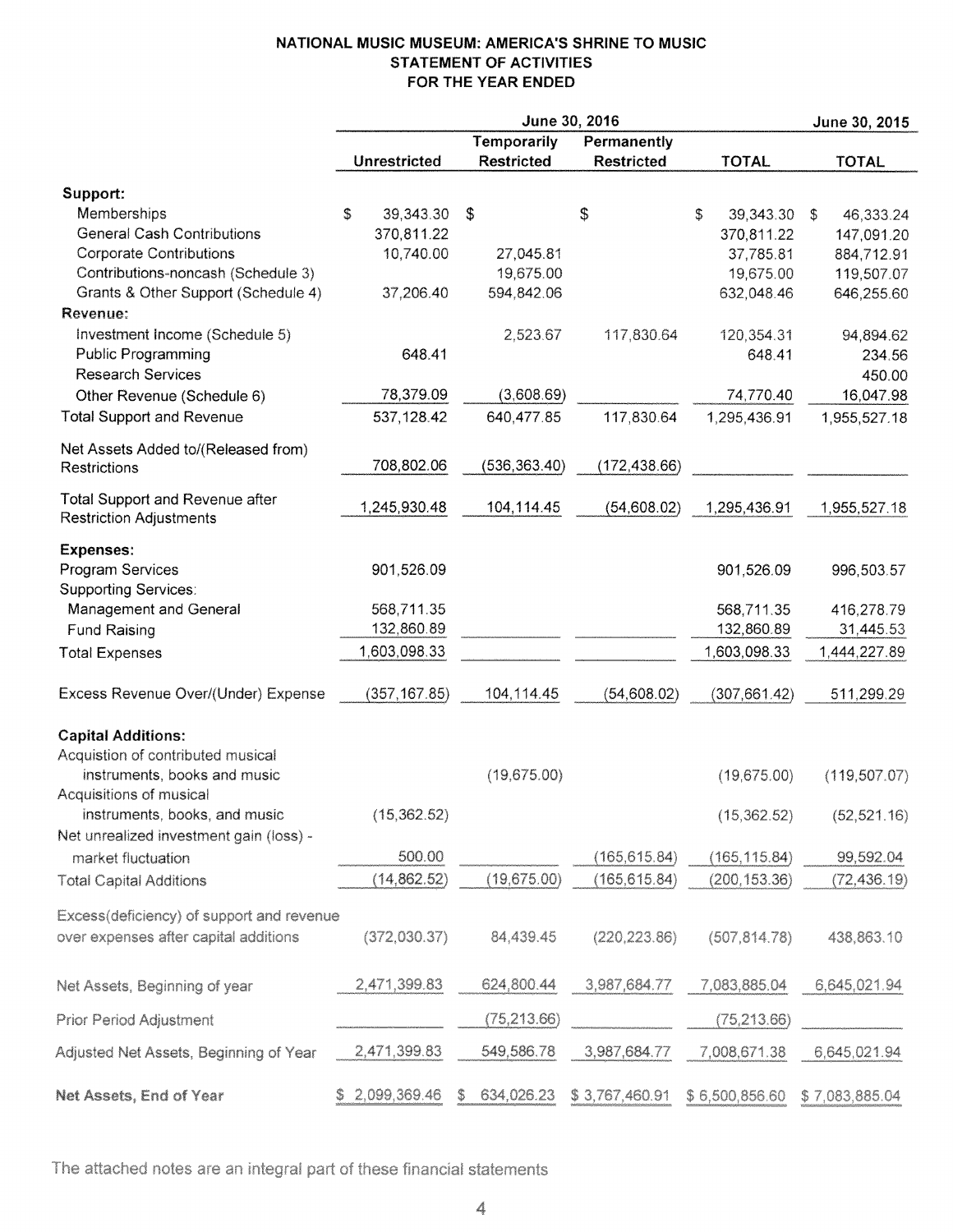# **NATIONAL MUSIC MUSEUM: AMERICA'S SHRINE TO MUSIC STATEMENT OF CASH FLOWS FOR THE YEAR ENDED**

|                                                                                                | <b>June 30,</b><br>2016 | June 30,<br>2015 |
|------------------------------------------------------------------------------------------------|-------------------------|------------------|
| <b>OPERATING ACTIVITIES</b>                                                                    |                         |                  |
| Changes in net assets                                                                          | \$ (507, 814.78)        | \$438,863.10     |
| Adjustments to reconcile change in net assets<br>to net cash provided by operating activities: |                         |                  |
| Depreciation expense                                                                           | 20,358.21               | 23,271.10        |
| <b>Prior Period Adjustment</b>                                                                 | (75, 213.66)            |                  |
| Change in receivables                                                                          | (834.52)                | 7,653.96         |
| Change in prepaid expense                                                                      | (10, 395.95)            | (4, 815.75)      |
| Change in inventories                                                                          | 93,247.63               | 4,992.38         |
| Change in deferred revenue                                                                     |                         |                  |
| Change in liabilities                                                                          | 407.97                  | (6,276.61)       |
| Net cash used by operating activities                                                          | (480, 245.10)           | 463,688.18       |
| <b>INVESTING ACTIVITIES:</b>                                                                   |                         |                  |
| Purchase of property and equipment                                                             | (2,453.14)              | (9,099.00)       |
| Change in investments                                                                          | 201,664.51              | 871,444.83       |
| Change in reserve investments                                                                  | 341,783.35              | (1,430,297.14)   |
| Net cash from investing activities                                                             | 540,994.72              | (567, 951.31)    |
| Net increase (decrease) in cash and cash equivalents                                           | 60,749.62               | (104, 263.13)    |
| Cash and Cash Equivalents, beginning of year                                                   | 189,974.40              | 294,237.53       |
| Cash and Cash Equivalents, end of year                                                         | 250,724.02<br>S         | 189,974.40<br>S  |
| Noncash Investing Activity-<br>Value of Donated Instruments, Books and Music                   | 19,675.00<br>\$         | 119,507.07<br>\$ |

The attached notes are an integral part of these financial statements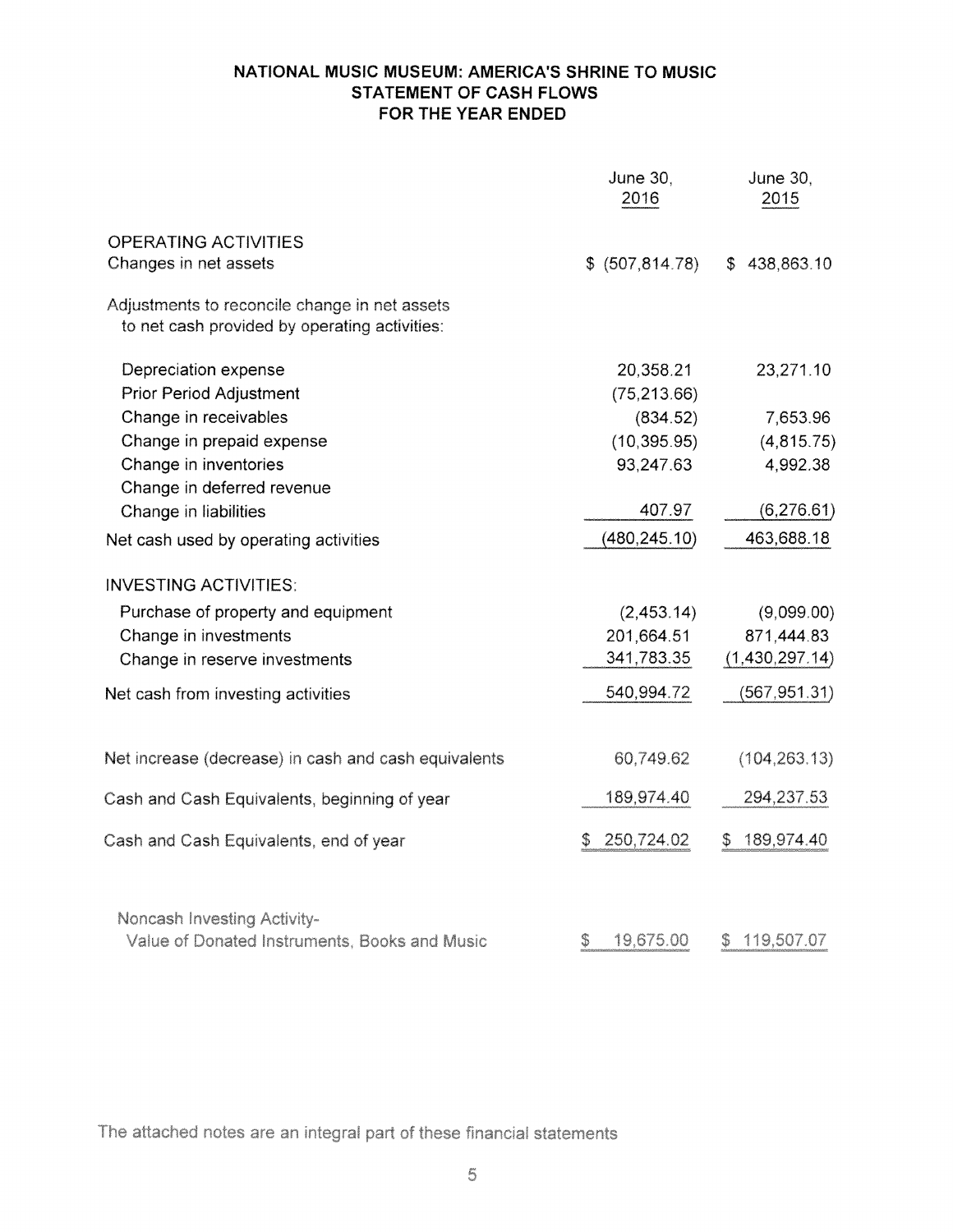## **NATIONAL MUSIC MUSEUM: AMERICA'S SHRINE TO MUSIC NOTES TO FINANCIAL STATEMENTS JUNE 30, 2016**

# **NOTE 1 - Summary of Significant Accounting Policies**

#### Nature of Organization

The National Music Museum: America's Shrine to Music (the Museum) serves the people of South Dakota and the Nation as an international center for collecting and conserving musical instruments of all cultures and bringing people together to study, enjoy, and understand our diverse musical heritage. It partners with and is located on the campus of The University of South Dakota.

been prepared on accrual basis in accordance with generally accepted accounting principles.

Financial Statement Presentation: The Museum has adopted Statement of Financial Accounting Standards **No.** FASB ASC-958, "Financial Statements of Not-for-Profit Organizations. Under FASB ASC-958, the organization is required to report information regarding its financial position and activities according to the following three classes of net assets:

Unrestricted net assets represents the portion of expendable funds that is available for support of the Museum's operations.

Temporarily restricted net assets represent resources that are restricted for the acquisition of musical instruments, capital construction, exhibitions, publications, and other restricted purposes. When the purpose of the restriction is accomplished, temporarily restricted assets are classified to unrestricted net assets and reported in the statement of activities as released from restriction.

Permanently restricted net assets are endowment funds that are subject to restrictions of gift instruments requiring in perpetuity that the principal be invested and the income only be used for purposes designated.

#### **Public Support and Revenue**

Contributions, memberships, and grants are generally available for unrestricted use unless specifically restricted by the donor. Unconditional promises to give are recorded as received. Pledges receivable due in the next year are reflected as current promises to give and are recorded at their net receivable value.

All gain and losses from the sale, collection, or other disposition of investments are accounted for in the fund that owned the assets. Ordinary income from investments is accounted for in the fund that owned the assets.

Contributions of donated services that either create or enhance nonfinancial assets or that require specialized skills are provided by individuals possessing those skills. These services typically would need to be paid by the organization if not provided by donation. They are recorded at fair value in the period received. Donated services include travel to retrieve donations and other miscellaneous tasks

#### Cash and Cash Equivalents

The Museum considers all highly liquid investments with maturity of three months or less when purchased to be cash equivalents. Cash and cash equivalents for the purposes of the statement of cash flows exclude permanently restricted cash and cash equivalents.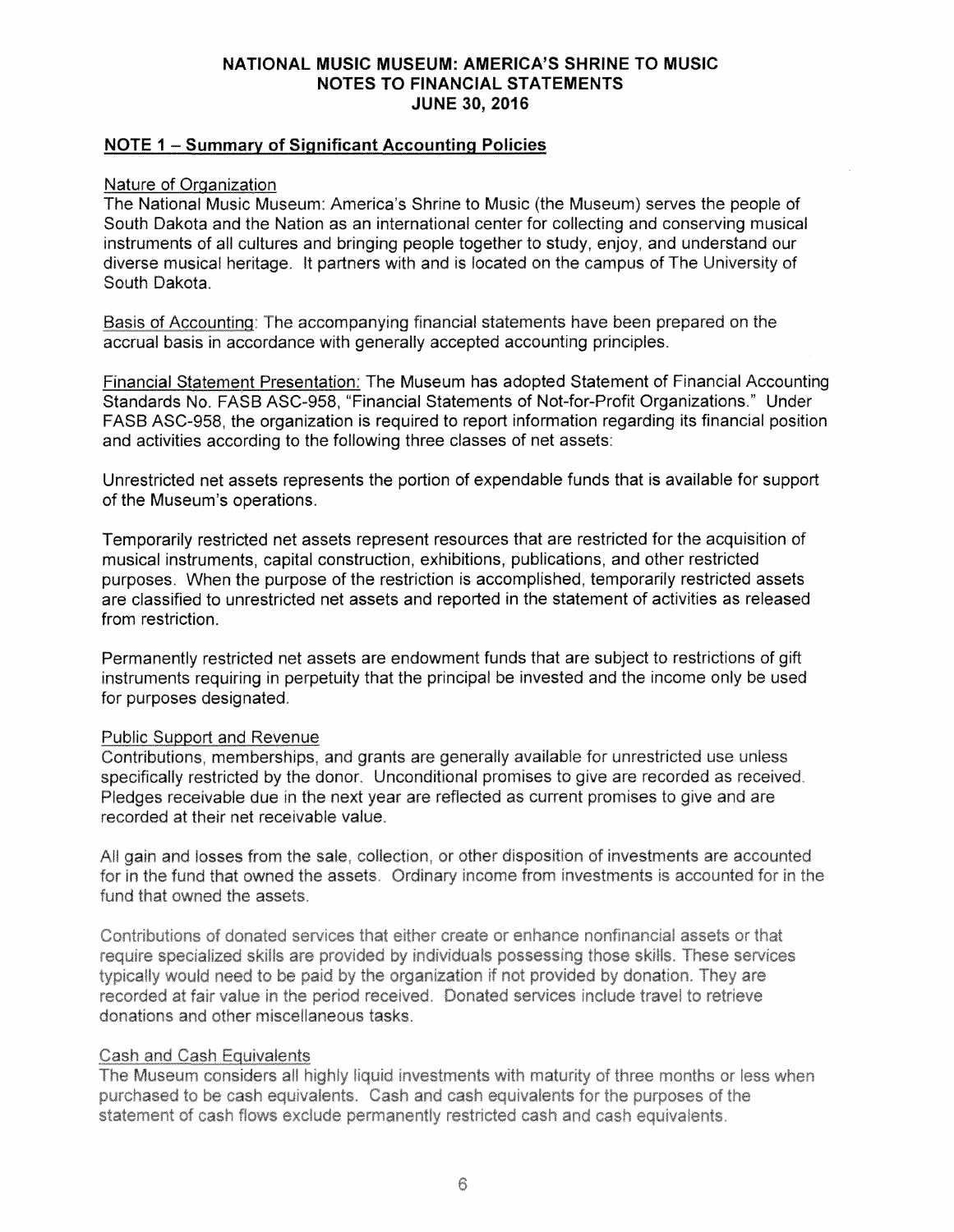# Use of Estimates

The organization prepares its financial statements on the accrual basis of accounting in conformity with generally accepted accounting principles. These principles require management to make estimates and assumptions that affect certain reported amounts and disclosures. Actual amounts could differ from those estimates.

## Comparative Data:

The financial statements include certain June 30, 2015 comparative information. With respect to the statement of financial position, the statement of activities, and the statement of cash flows, such prior information is not presented by net asset class and, in the statement of functional expenses, the June 30, 2015 expenses by object are presented in total rather than by functional category. Accordingly, such information should be read in conjunction with the organization's financial statements for the year ended June 30, 2015 from which the summarized information was derived.

## Museum Collections

The Museum collections, which were acquired through purchases and contributions since the organization's inception, are not recognized as assets on the statement of financial position. Purchases of collection items are recorded as decreases in unrestricted net assets in the year in which the items are acquired, or as temporarily or permanently restricted net assets if the assets used to purchase the items are restricted by donors. Proceeds from deaccessions or insurance recoveries are reflected as increases in the appropriate net asset classes.

## Merchandise Inventories

Merchandise inventories are carried at the lower of average cost or market

## Investments

Some of the Museum's endowed accounts are invested in a pooled account with the University of South Dakota Foundation. On June 30, 2016, the University of South Dakota Foundation reported a current year unrealized gain on its pooled account. Net earnings and any additions from donations were allocated to each endowed account of the National Music Museum's Investment Fund. University of South Dakota Foundation has a policy of providing a payout of 4.40%, which was available for each account on July 1, 201

Investments are composed of mutual funds investing in debt and equity securities and are carried at fair value. Appreciation and depreciation in fair value are reflected in the period incurred.

# **Property and Equipment**

The Museum occupies state-own buildings without charge from the state of South Dakota. Generally, expenses that are attached to the building are not capitalized. Property and equipment are depreciated over their useful lives using the straight-line method.

#### Income Taxes

The Museum is a nonprofit organization as described in section 501(c)(3) of the Internal Revenue Code and is exempt from federal and state income taxes.

# **NOTE 2 - Temporarily Restricted**

Temporarily restricted net assets are available for acquisition of musical instruments, capital construction, exhibitions, publications, and other restrictive purposes. During the year a total of \$536,363.40 was released from the temporarily restricted fund to the unrestricted fund to carry on the above activities. See Schedule 1 for a breakdown of current balances as of June 30. 2016.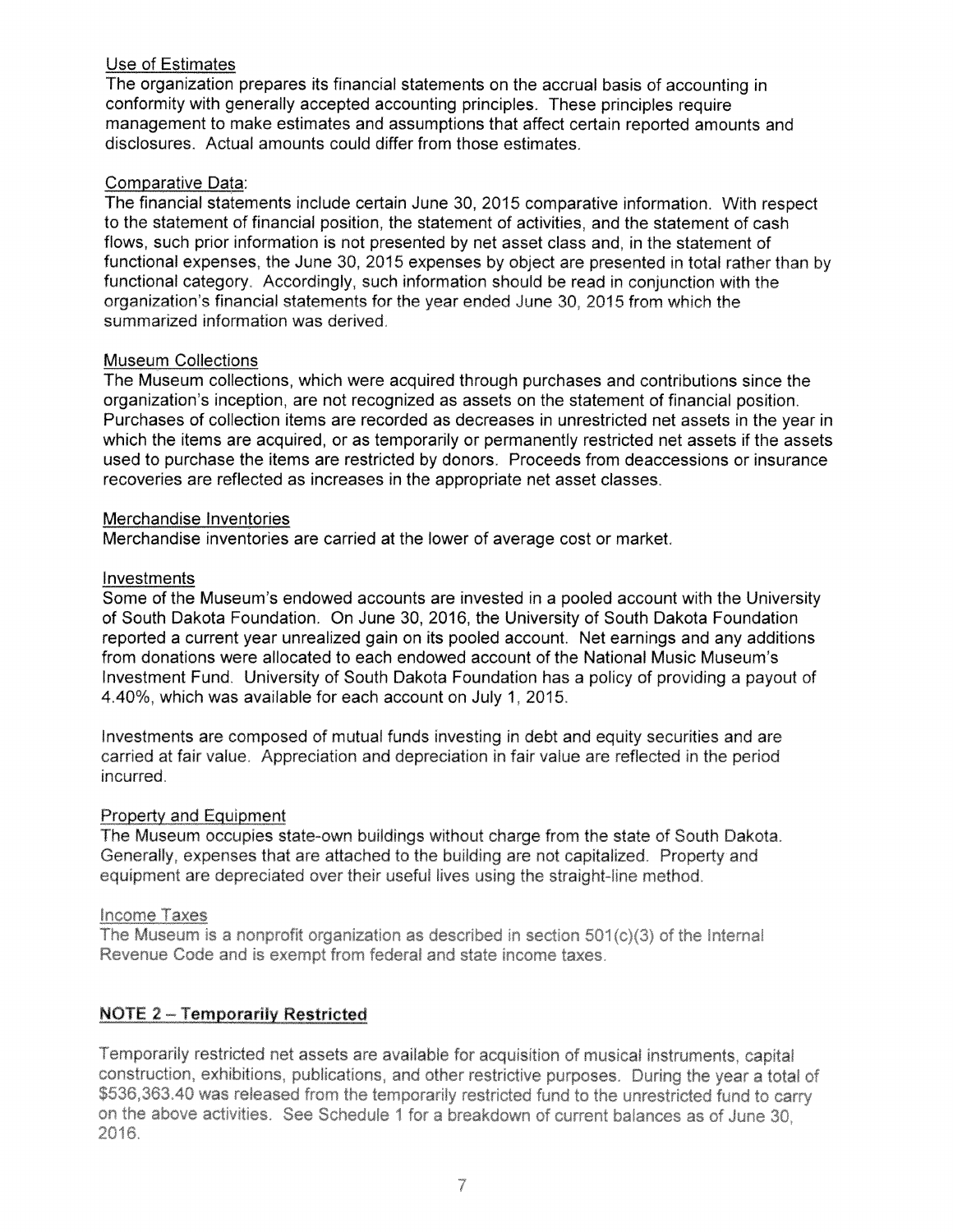# **NOTE 3 - Permanently Restricted Net Assets**

Permanently restricted net assets are endowment funds restricted in perpetuity with the principal invested and the income used for the purposes designated. Income generated by these assets is transferred to temporarily restricted net assets and unrestricted net assets unless stipulated otherwise. During the year a total of \$172,438.66 was released from the permanently restricted fund to the unrestricted fund.

# **NOTE 4 - University of South Dakota Foundation**

Funds held by the University of South Dakota Foundation as of June 30, 2016 are summarized as follows:

| Contributed Value | Market Value                                                                                                                      | <b>Carrying Value</b>                                                                                                                    |
|-------------------|-----------------------------------------------------------------------------------------------------------------------------------|------------------------------------------------------------------------------------------------------------------------------------------|
| \$4,489,906.00    | \$ 6,376,825.76<br>a di manaka baya ya mata ya masa ya masa ya katika mata ya mata ya katika a katika a mata ya mata ya mata ya m | \$ 6,035,305.11<br><u>e a company a por especial en la companya de la companya de la companya de la companya de la companya de la co</u> |

#### **NOTE 5 - Changes in Investments**

The following summarizes the reserve investment changes in the Statement of Financial Position for the year ended June 30, 2016.

|                                   |    | SD            |    | Certificates |    | USD           |    |                |
|-----------------------------------|----|---------------|----|--------------|----|---------------|----|----------------|
|                                   |    | Community Fdn |    | Of Deposit   |    | Foundation    |    | Total          |
| <b>Beginning Balance</b>          | \$ | 14,073.72     | \$ | 59,982.91    | S. | 6,376,825.76  |    | \$6,450,882.39 |
| Additions:                        |    |               |    |              |    |               |    |                |
| Investment Income                 |    | 309.54        |    | 647.51       |    | 117,521.10    |    | 118,478.15     |
| Realized Gain (Loss)              |    | (0.78)        |    |              |    | 194,400.04    |    | 194,399.26     |
| Unrealized Gain (Loss)            |    | (466.07)      |    |              |    | (359, 549.03) |    | (360, 015.10)  |
| Distributions:                    |    |               |    |              |    |               |    |                |
| <b>Transfers/Reclassification</b> |    | (621.04)      |    |              |    | (222, 539.00) |    | (223, 160.04)  |
| <b>Investment Expenses</b>        |    | (131.86)      |    |              |    | (71, 353.76)  |    | (71, 485.62)   |
| Ending balance                    | \$ | 13.163.51     | S  | 60,630.42    | S. | 6,035,305.11  | S. | 6,109,099.04   |

# NOTE 6 - Property and Equipment

The following is a summary of property and equipment as of June 30, 2016 and June 30, 2015.

|                                      | June 30, 2016 | June 30, 2015                                                                                                       |
|--------------------------------------|---------------|---------------------------------------------------------------------------------------------------------------------|
| <b>Property &amp; Equipment</b>      | \$245,022.91  | \$242,569.77                                                                                                        |
| <b>Less Accumulated Depreciation</b> | (162, 626.25) | (142, 268.04)                                                                                                       |
| Total                                | \$ 82,396.66  | \$100,301.73<br>and the second contract of the second service and the second contract of the second second services |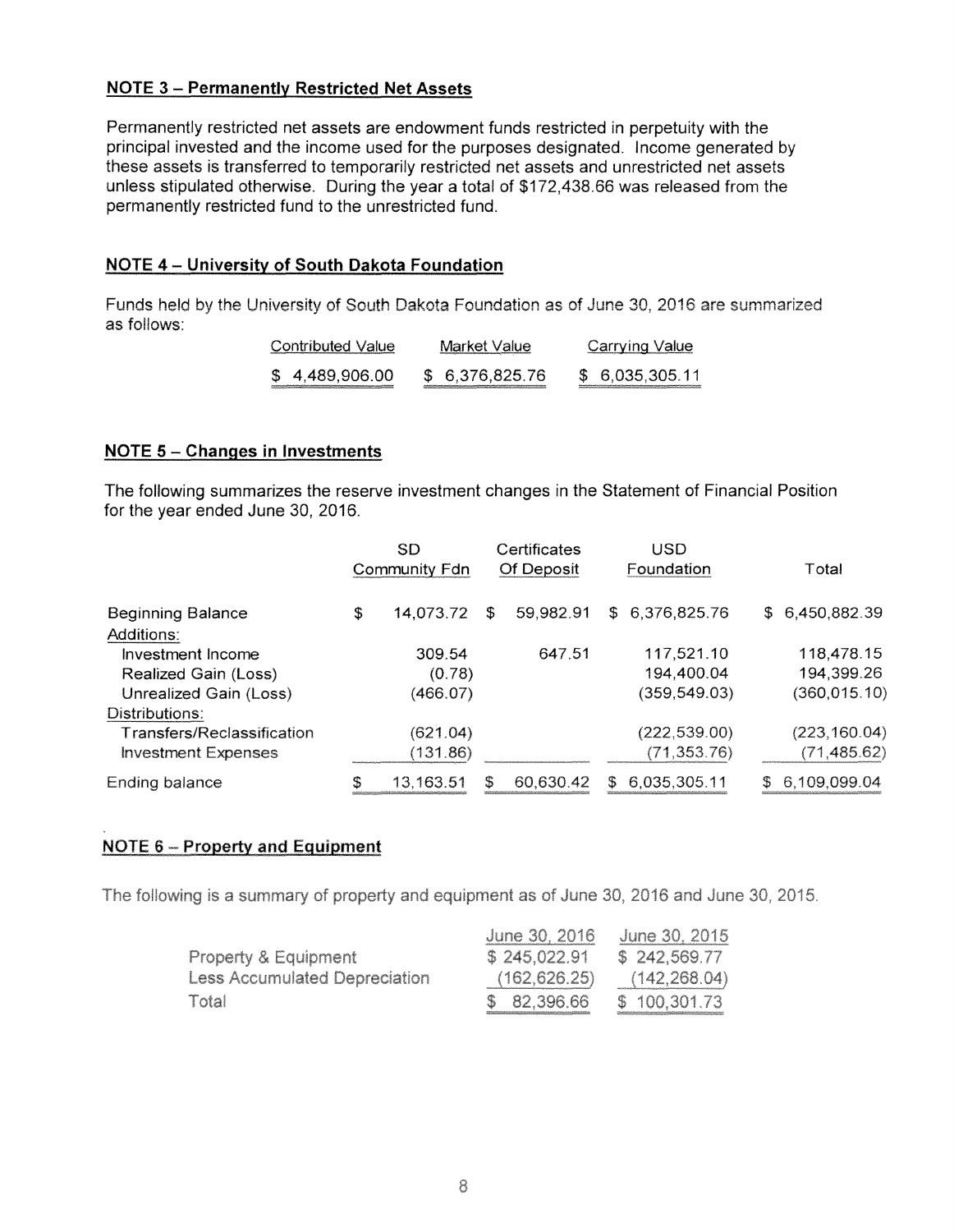# **NOTE 7** - **Concentration of Credit Risk**

The Museum maintains cash balances at Bank of the West, First Dakota Bank, and First Bank and Trust in South Dakota, which are insured by the Federal Deposit Insurance Corporation up to \$250,000. As of June 30, 2016, all of these deposits were insured by the FDIC.

The Museum is one of nine non-related organizations which hold investments with the University of South Dakota Foundation in Vermillion, South Dakota. The University of South Dakota Foundation investments are held 18.9% in fixed income securities, 43.4% in domestic equity securities, 15.2% in international equity securities, and 22.5% in other assets.

# **NOTE 8- Donated Facilities**

The Museum occupies several buildings on the University of South Dakota campus. No rent is paid by the Museum. It is estimated that the approximate fair value of the annual rent, utilities, maintenance, and security is \$246,952 and it is included in grants and other support and expenses in the Statement of Activities.

# **NOTE 9 - Subsequent Events**

In preparing these financial statements, the Museum has evaluated events and transactions for potential recognition or disclosure through May 10, 2017, the date the financial statements were available to be issued.

# **NOTE 10- Prior Period Adjustment**

Inventory in prior years included items that were not owned by the Museum. So, to accurately reflect the amount of inventory held by the Museum as of June 30, 2016, \$75,213.66 was adjusted from the beginning temporarily restricted net assets.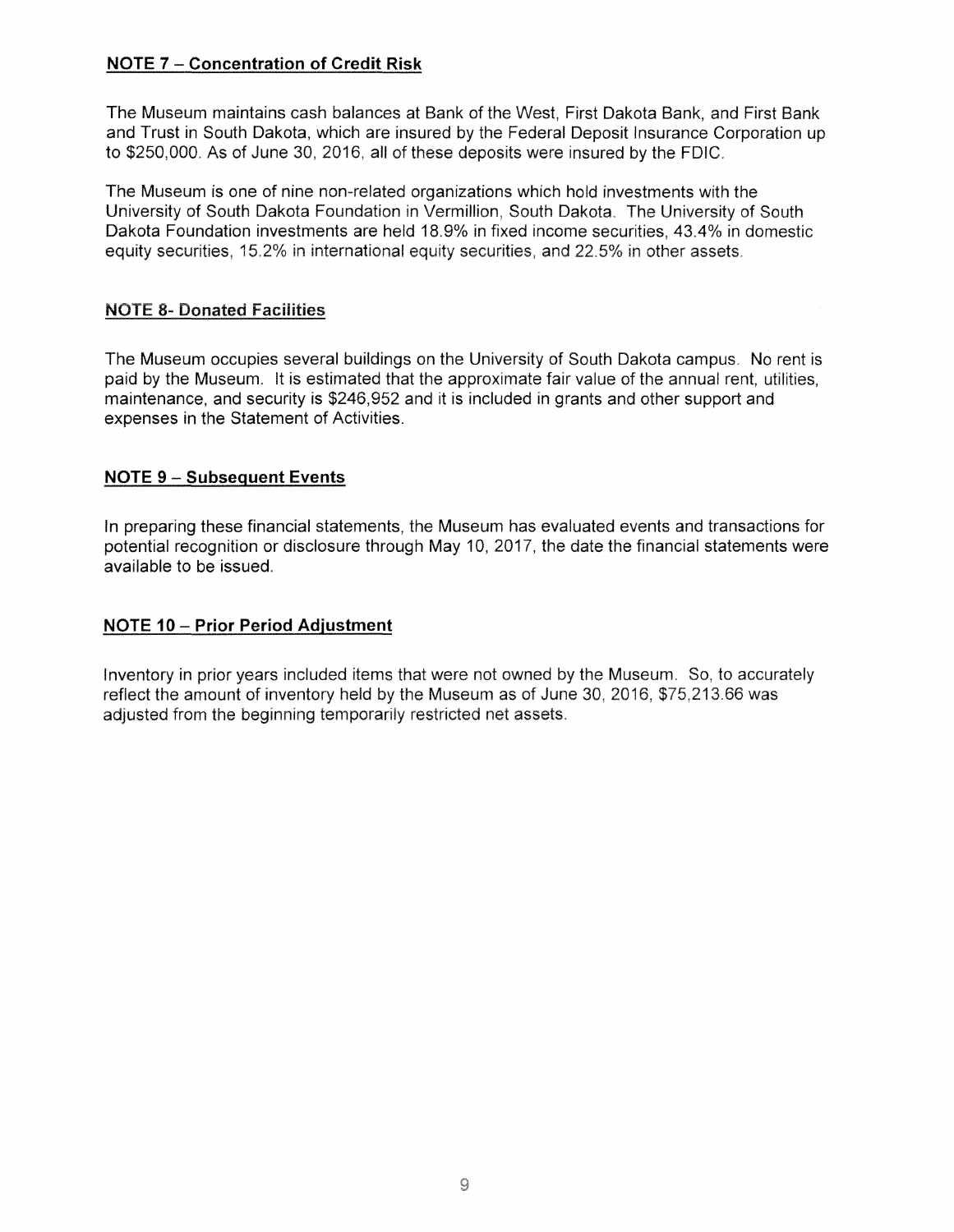#### **NATIONAL MUSIC MUSEUM: AMERICA'S SHRINE TO MUSIC STATEMENT OF FUNCTIONAL EXPENSES FOR THE YEAR ENDED**

|                                       | June 30, 2016 |                 |                       |                 |    |                |      | June 30, 2015        |
|---------------------------------------|---------------|-----------------|-----------------------|-----------------|----|----------------|------|----------------------|
|                                       |               |                 | <b>SUPPORTING</b>     |                 |    |                |      |                      |
|                                       |               | PROGRAM         | <b>SERVICES</b>       | <b>FUND</b>     |    |                |      |                      |
|                                       |               | <b>SERVICES</b> | <b>ADMINISTRATIVE</b> | <b>RAISING</b>  |    | <b>TOTAL</b>   |      | <b>TOTAL</b>         |
| Operating:                            |               |                 |                       |                 |    |                |      |                      |
| Personnel                             | S.            | 627,244.67      | \$203,430.70          | 16,952.56<br>S. | \$ | 847,627.93     | - \$ | 878,303.44           |
| Internship Program                    |               | 14,974.48       |                       |                 |    | 14,974.48      |      | 18,237.47            |
| <b>Graduate Program</b>               |               | 21,863.53       |                       |                 |    | 21,863.53      |      | 13,976.46            |
| <b>Archival Supplies/ Equipment</b>   |               | 1,405.20        | 602.23                |                 |    | 2,007.43       |      | 1,457.70             |
| Audit/Legal                           |               |                 | 41,094.44             |                 |    | 41,094.44      |      | 17,040.69            |
| <b>Bank Charges/ Credit Card Fees</b> |               |                 | 455.03                |                 |    | 455.03         |      | 407.58               |
| <b>Billboards</b>                     |               | 36,041.25       |                       | 15,446.25       |    | 51,487.50      |      | 71,700.18            |
| <b>Board Activities</b>               |               |                 | 3,109.89              |                 |    | 3,109.89       |      | 3,623.22             |
| Computer Software & Support           |               |                 | 21,799.34             |                 |    | 21,799.34      |      | 7,680.05             |
| Conservation                          |               | 10,112.70       |                       |                 |    | 10,112.70      |      | 1,114.41             |
| Depreciation                          |               |                 | 20,358.21             |                 |    | 20,358.21      |      | 23,271.10            |
| Dues & Membership Fees                |               |                 | 7,094.50              |                 |    | 7,094.50       |      | 4,524.79             |
| Exhibitions                           |               | 8,649.22        |                       |                 |    | 8,649.22       |      | 19,448.24            |
| Subscriptions                         |               |                 | 2,416.01              |                 |    | 2,416.01       |      | 1,607.12             |
| Fees                                  |               |                 | 11.58                 |                 |    | 11.58          |      | 4.53                 |
| Freight & Shipping                    |               | 361.77          |                       |                 |    | 361.77         |      | 101.83               |
| Furniture & Equipment                 |               |                 | 14,618.39             |                 |    | 14,618.39      |      | 11,349.93            |
| Hospitality                           |               | 316.62          |                       |                 |    | 316.62         |      | 1,420.25             |
| Insurance                             |               |                 | 21,894.05             |                 |    | 21,894.05      |      | 16,136.25            |
| <b>Investment Manager Fees</b>        |               |                 | 69,758.59             |                 |    | 69,758.59      |      | 69,519.47            |
| <b>Library Materials</b>              |               | 7,474.14        |                       |                 |    | 7,474.14       |      | 5,797.69             |
| Maintenance & Rental                  |               | 80,881.62       | 34,663.55             |                 |    | 115,545.17     |      | 110,178.06           |
| Marketing                             |               |                 |                       | 10,957.88       |    | 10,957.88      |      | 5,648.55             |
| Media                                 |               |                 |                       | 1,621.80        |    | 1,621.80       |      |                      |
| <b>Membership Services</b>            |               | 3,296.06        |                       |                 |    | 3,296.06       |      | 5,511.99             |
| Miscellaneous                         |               |                 | 1,131.46              |                 |    | 1,131.46       |      | 473.13               |
| Newsletter                            |               | 2,627.59        |                       |                 |    | 2,627.59       |      | 5,845.62             |
| <b>Office Supplies</b>                |               | 6,123.15        | 2,624.20              |                 |    | 8,747.35       |      | 4,828.49             |
| Photography                           |               | 5,433.43        |                       |                 |    | 5,433.43       |      | 541.69               |
| Postage                               |               | 1,223.59        | 524.39                |                 |    | 1,747.98       |      | 2,917.91             |
| Printing & Copying                    |               | 14,423.44       | 6,181.47              |                 |    | 20,604.91      |      | 17,996.32            |
| Professional Development              |               |                 | 16,249.42             |                 |    | 16,249.42      |      | 24,570.19            |
| Public Programming                    |               | 20,521.49       |                       |                 |    | 20,521.49      |      | 9,051.64             |
| Unrelated Business Income Tax         |               |                 | 2,348.07              |                 |    | 2,348.07       |      | 1,719.37             |
| Taxes                                 |               |                 | 9,311.30              |                 |    | 9,311.30       |      | 3,860.95             |
| Storage Room                          |               |                 | 2,548.00              |                 |    | 2,548.00       |      | 7,166.31             |
| Tea Room                              |               | 52.14           |                       |                 |    | 52.14          |      | 108.49               |
| Telephone<br>Travel                   |               |                 | 4,927.68              |                 |    | 4,927.68       |      | 4,980.99<br>1,339.15 |
| <b>Expansion Fund</b>                 |               |                 |                       | 87,882.40       |    | 87,882.40      |      |                      |
| Website Development                   |               | 38,500.00       | 16,500.00             |                 |    | 55,000.00      |      |                      |
| Utilities/ Security                   |               |                 | 65,058.85             |                 |    | 65,058.85      |      | 70,766.64            |
|                                       |               |                 |                       |                 |    |                |      |                      |
| TOTAL EXPENSES                        | Ş             | 901,526.09      | \$568,711.35          | \$132,860.89    |    | \$1,603,098.33 |      | \$1,444,227.89       |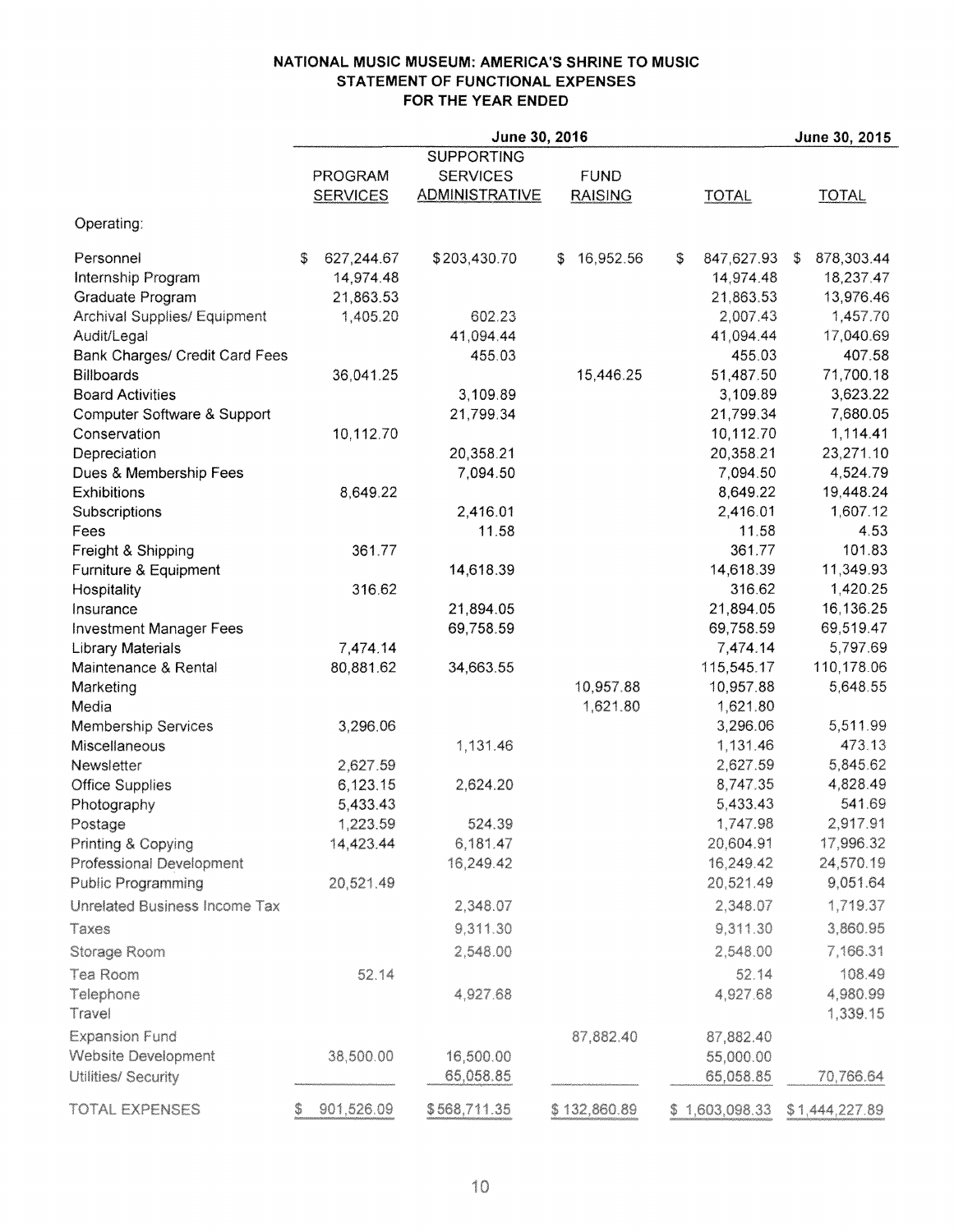# **NATIONAL MUSIC MUSEUM: AMERICA'S SHRINE TO MUSIC SCHEDULES TO FINANCIAL STATEMENTS**

|                                 |                             | June, 30         |    | June 30,   |
|---------------------------------|-----------------------------|------------------|----|------------|
| Donor                           | Purpose                     | 2016             |    | 2015       |
| Arne B. Larson Estate           | Acquisitions                | \$<br>10,415.69  | S. | 5,003.94   |
| <b>Board of Trustees</b>        | Acquisitions                | 4,441.87         |    | 3,145.33   |
| Joe and Joella Utley Foundation | Institute for Brass Studies | 16,873.03        |    | 42,898.74  |
| Indiana Historical Society      | <b>CLIO Grant</b>           | 2,764.13         |    | 2,764.13   |
| DAR (Skyrm)                     | Recording Project           | 5,169.27         |    | 6,326.47   |
| Alan Bates                      | <b>Acquisitions Fund</b>    | 2.18             |    | 2.18       |
| John D.& Margaret Fowler        | <b>Acquisitions</b>         | 19,776.25        |    | 19,776.25  |
| Al Hegyl                        | Personnel                   | 36,823.60        |    | 36,312.99  |
| Kevin Schieffer                 | Acquisitions                | 830.91           |    | 830.91     |
| Dakota Baroque                  | Dakota Baroque              | 4,382.85         |    | 4,382.85   |
| <b>Publication Sales</b>        | Publications                | 164,623.91       |    | 137,296.62 |
| D'Aquisto Guitar Catalog        | Publications                | 21,964.72        |    | 26,306.36  |
| John Walter Memorial            | Acquisitions                | 55.00            |    | 55.00      |
| <b>Ebay Sales</b>               | Publications                | 2,733.79         |    | 2,291.36   |
| <b>Suing Contract</b>           | Personnel                   | 2,930.21         |    | 4,074.21   |
| Website Development             | Software                    | 1,500.00         |    | 1,500.00   |
| Marlowe Sigal/Suing Salary      | Personnel                   |                  |    |            |
| <b>Andre Larson Books</b>       | Publications                | 776.39           |    | 776.39     |
| <b>Edith Segrist</b>            | Library                     | 13,591.26        |    | 17,469.09  |
| King Cello Travel               | Travel                      | 15,281.15        |    | 11,769.97  |
| Catalina Vicens                 | <b>Recording Project</b>    | 4,148.41         |    | 7,779.61   |
| Mary Chilton DAR                | <b>Summer Exhibition</b>    | 6.58             |    | 2,818.15   |
| <b>IMLS Grant</b>               | <b>IMLS</b>                 | 1,106.33         |    |            |
| Sioux City Concert              | <b>Exhibitions</b>          | 8,293.55         |    |            |
| Martin Guitar                   | Conservation                | 6,197.66         |    |            |
| <b>Expansion Fund</b>           | Expansion                   | 289,337.49       |    | 291,219.89 |
|                                 |                             | \$<br>634,026.23 | \$ | 624,800.44 |

# Schedule 1 - Temporarily Restricted Funds consist of the following: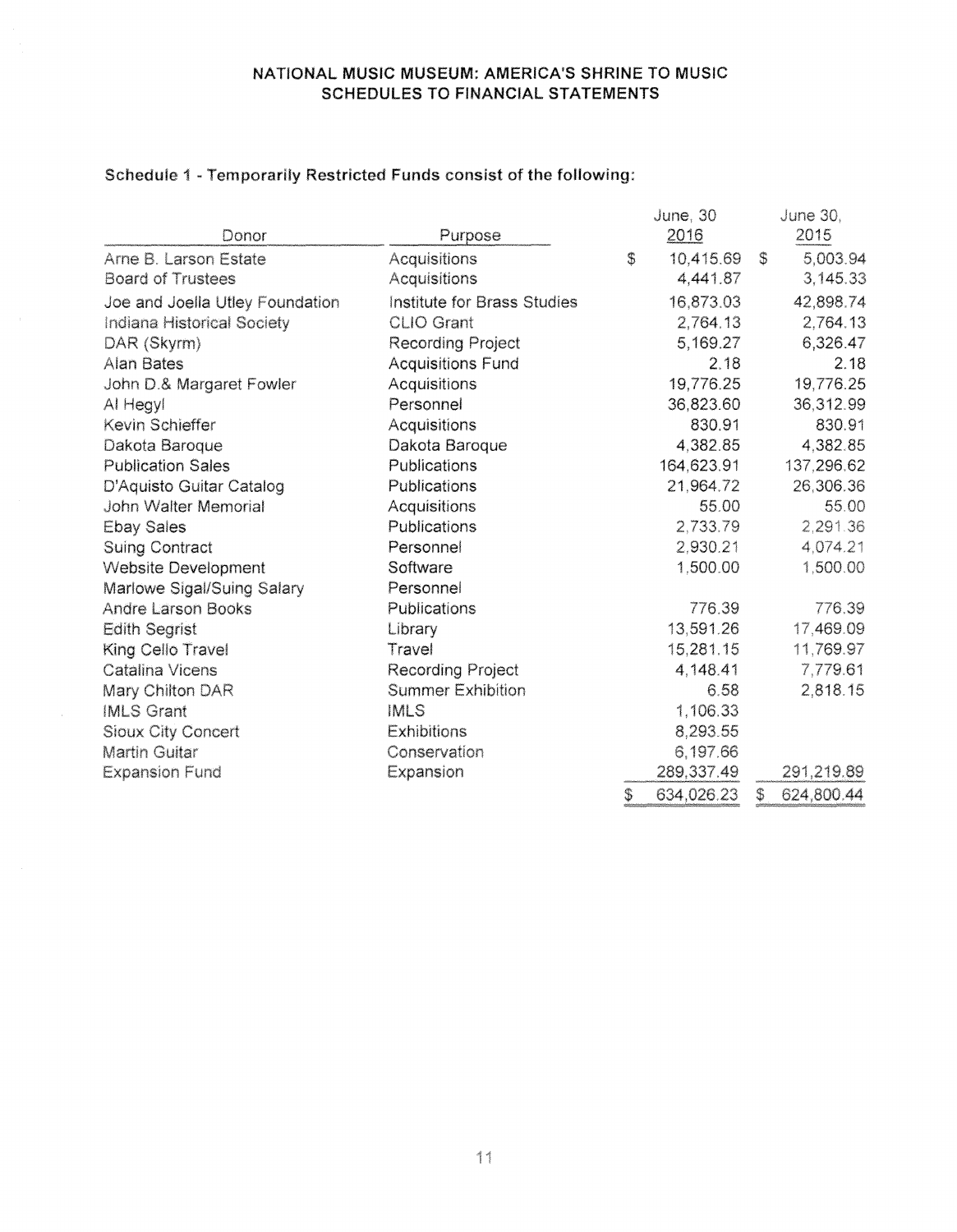#### **NATIONAL MUSIC MUSEUM: AMERICA'S SHRINE TO MUSIC SCHEDULES TO FINANCIAL STATEMENTS**

#### **Schedule 2 - Permanently Restricted Funds consist of the following:**

|                                        | <b>June 30.</b> | June 30.       |
|----------------------------------------|-----------------|----------------|
| Donor                                  | 2016            | 2015           |
| Mr. & Mrs. R. E. Rawlins/Larson Estate | \$2,159,507.84  | \$2,287,931.12 |
| Mr. & Mrs. Clifford E. Graese          | 241.079.27      | 255,415.91     |
| Mr. & Mrs. R. E. Rawlins               | 471.039.40      | 499.051.54     |
| Marge Rawlins Estate                   | 667,385.06      | 707,073.69     |
| <b>Edith Siegrist Estate</b>           | 119.528.97      | 126.871.64     |
| SD Community Foundation                | 13.163.51       | 14,073.72      |
| Clois E. Smith                         | 60.630.42       | 59,982.91      |
| Mary Adams Estate                      | 35,126.44       | 37,284.24      |
|                                        | \$3,767,460.91  | \$3,987,684.77 |

## **Schedule 3 - Contributions-Noncash**

Contributions of items or services other than cash, valued at market value for stocks, appraised value for instruments, books, music, etc., consist of the following:

|                          | Unrestricted | Temporarily<br>Restricted | Permanently<br>Restricted | June 30.<br>2016 | June 30.<br>2015 |
|--------------------------|--------------|---------------------------|---------------------------|------------------|------------------|
| <b>Books/Periodicals</b> | \$           | 950.00                    | S                         | 950.00           | 14,594.99        |
| Instruments              |              | 15,330.00                 |                           | 15,330.00        | 101,155.00       |
| Miscellaneous            |              | 2,195.00                  |                           | 2,195.00         | 1,798.80         |
| <b>Music</b>             |              | 100.00                    |                           | 100.00           | 725.67           |
| Photographs              |              | 1,100.00                  |                           | 1.100.00         | 1,041.85         |
| Sound Recordings         |              |                           |                           |                  | 190.76           |
|                          |              | 19,675.00                 |                           | 19.675.00        | 119,507.07       |

#### Schedule 4 - Grants & Other Support

|                                |    | Unrestricted |  | Temporarily<br>Restricted | Permanently<br>Restricted | June 30,<br>2016 |            |    | June 30.<br>2015 |  |
|--------------------------------|----|--------------|--|---------------------------|---------------------------|------------------|------------|----|------------------|--|
| University of South Dakota     |    |              |  |                           |                           |                  |            |    |                  |  |
| Personnel                      | \$ |              |  | \$347,889.97              | S                         | S                | 347,889.97 | S. | 381,417.95       |  |
| Operation and Maintenance      |    |              |  | 67,003.44                 |                           |                  | 67,003.44  |    | 34,104.13        |  |
| Utilities/Security/Maintenance |    |              |  | 179,948.65                |                           |                  | 179,948.65 |    | 180.485.53       |  |
| <b>Student Association</b>     |    |              |  |                           |                           |                  |            |    |                  |  |
| Public Programming             |    |              |  |                           |                           |                  |            |    | 7,399.99         |  |
| City of Vermillion             |    |              |  |                           |                           |                  |            |    | 15,000.00        |  |
| South Dakota Arts Council      |    | 33,006.40    |  |                           |                           |                  | 33,006.40  |    | 14,698.00        |  |
| Clay County                    |    | 4,200.00     |  |                           |                           |                  | 4,200.00   |    | 3,150.00         |  |
| <b>Other Grants</b>            |    |              |  |                           |                           |                  |            |    | 10,000.00        |  |
|                                | S  | 37,206.40    |  | \$594,842.06              | S                         | \$               | 632,048.46 | S. | 646,255.60       |  |